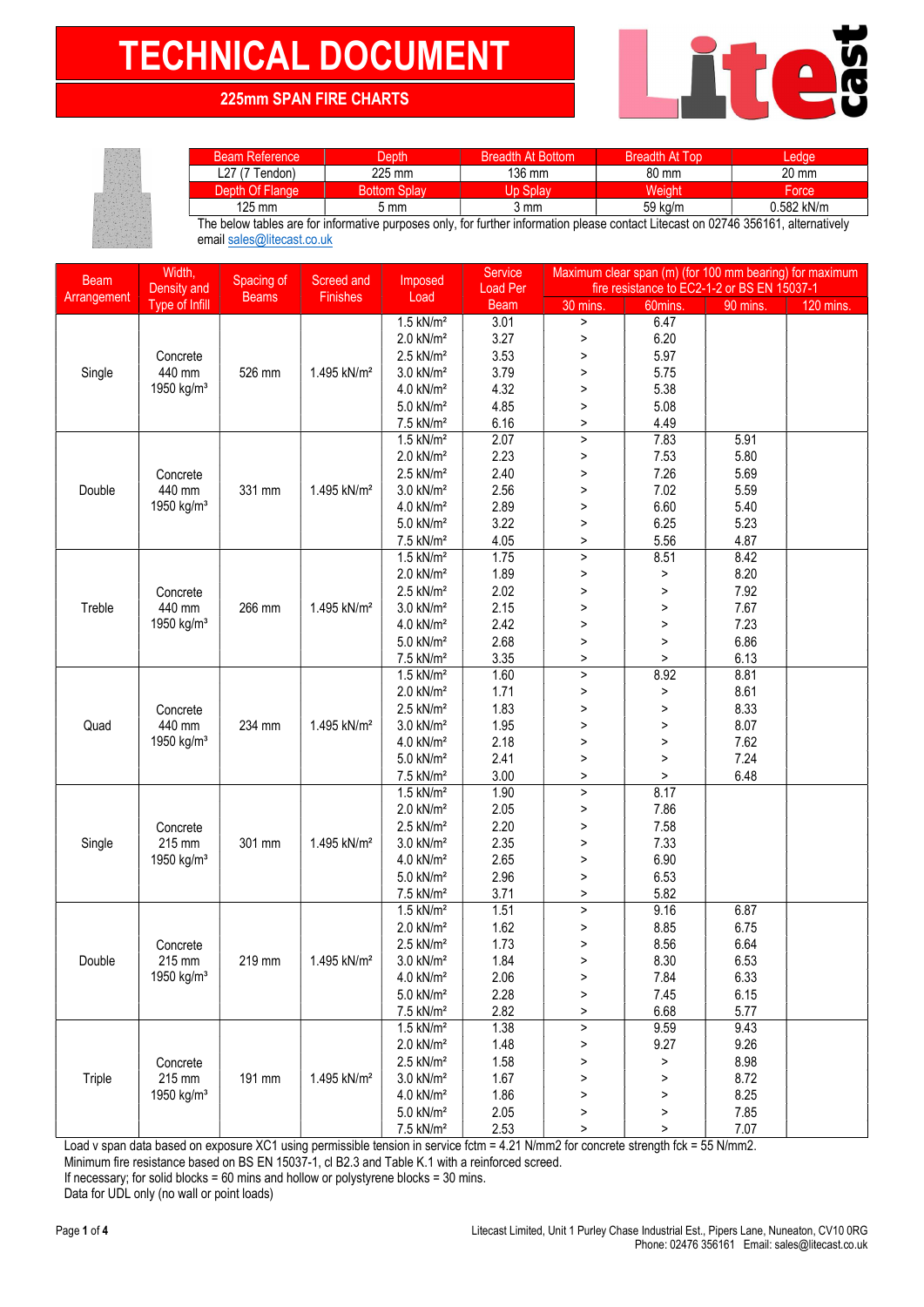# TECHNICAL DOCUMENT NEWS AND THE CHARTS

### 225mm SPAN FIRE CHARTS

| <b>Beam</b>      | Width,<br>Density and      | Spacing of             | Screed and               | Imposed                 | Service<br>Load Per   | Maximum clear span (m) (for 100 mm bearing) for maximum<br>fire resistance to EC2-1-2 or BS EN 15037-1 |                          |                                                                                                                                                                                                                                                                                                                                                                                      |             |         |        |
|------------------|----------------------------|------------------------|--------------------------|-------------------------|-----------------------|--------------------------------------------------------------------------------------------------------|--------------------------|--------------------------------------------------------------------------------------------------------------------------------------------------------------------------------------------------------------------------------------------------------------------------------------------------------------------------------------------------------------------------------------|-------------|---------|--------|
| Arrangement      | Type of Infill             | <b>Beams</b>           | Finishes                 | Load                    | <b>Beam</b>           | 30 mins.                                                                                               | 60mins.                  | 90 mins.                                                                                                                                                                                                                                                                                                                                                                             | $120$ mins. |         |        |
|                  |                            |                        |                          | $1.5$ kN/m <sup>2</sup> | 1.32                  | $\mathbf{L}$                                                                                           | 9.82                     | 9.65                                                                                                                                                                                                                                                                                                                                                                                 |             |         |        |
|                  |                            |                        |                          | $2.0$ kN/m <sup>2</sup> | 1.41                  | $\, >$                                                                                                 | 9.50                     | 9.48                                                                                                                                                                                                                                                                                                                                                                                 |             |         |        |
|                  | Concrete                   |                        |                          | $2.5$ kN/m <sup>2</sup> | 1.50                  | $\, >$                                                                                                 | $\, >$                   | 9.22                                                                                                                                                                                                                                                                                                                                                                                 |             |         |        |
| Quad             | 215 mm                     | 177 mm                 | 1.495 kN/m <sup>2</sup>  | $3.0$ kN/ $m2$          | 1.59                  | $\, >$                                                                                                 | $\mathbf{L}$             | 8.95                                                                                                                                                                                                                                                                                                                                                                                 |             |         |        |
|                  | 1950 kg/m <sup>3</sup>     |                        |                          | 4.0 kN/m <sup>2</sup>   | 1.76                  | $\mathbf{L}$                                                                                           | $\mathbf{L}$             | 8.48                                                                                                                                                                                                                                                                                                                                                                                 |             |         |        |
|                  |                            |                        |                          | 5.0 kN/m <sup>2</sup>   | 1.94                  | >                                                                                                      | $\,>\,$                  |                                                                                                                                                                                                                                                                                                                                                                                      |             |         |        |
|                  |                            |                        |                          | 7.5 kN/m <sup>2</sup>   | 2.38                  | $\, > \,$                                                                                              | $\,>\,$                  | 7.28                                                                                                                                                                                                                                                                                                                                                                                 |             |         |        |
|                  |                            |                        |                          | $1.5$ kN/m <sup>2</sup> | 3.54                  | $\, >$                                                                                                 | $\, >$                   |                                                                                                                                                                                                                                                                                                                                                                                      |             |         |        |
|                  |                            |                        |                          | $2.0$ kN/ $m2$          | 3.80                  | $\, >$                                                                                                 | $\, >$                   | 5.75                                                                                                                                                                                                                                                                                                                                                                                 |             |         |        |
| <b>Tray Tile</b> |                            |                        | $2.5$ kN/m <sup>2</sup>  | 4.06                    | $\mathbf{L}$          | $\mathbf{L}$                                                                                           | 5.55                     |                                                                                                                                                                                                                                                                                                                                                                                      |             |         |        |
| Single           | 440 mm                     | 526                    | 1.495 kN/m <sup>2</sup>  | $3.0$ kN/ $m2$          | 4.33                  | >                                                                                                      | $\, >$                   | 5.38                                                                                                                                                                                                                                                                                                                                                                                 |             |         |        |
|                  | 2000 kg/m <sup>3</sup>     |                        | $0.15$ kN/m <sup>2</sup> | 4.0 kN/m <sup>2</sup>   | 4.85                  | $\, > \,$                                                                                              | $\,>\,$                  |                                                                                                                                                                                                                                                                                                                                                                                      |             |         |        |
|                  |                            |                        |                          | 5.0 kN/m <sup>2</sup>   | 5.38                  | >                                                                                                      | $\, >$                   |                                                                                                                                                                                                                                                                                                                                                                                      |             |         |        |
|                  |                            |                        |                          | 7.5 kN/m <sup>2</sup>   | 6.69                  | $\mathbf{L}$                                                                                           | $\, >$                   |                                                                                                                                                                                                                                                                                                                                                                                      |             |         |        |
|                  |                            |                        |                          | $1.5$ kN/m <sup>2</sup> | 2.34                  | $\,>\,$                                                                                                | $\, >$                   |                                                                                                                                                                                                                                                                                                                                                                                      |             |         |        |
|                  |                            |                        |                          | $2.0$ kN/ $m2$          | 2.51                  | >                                                                                                      | $\, >$                   | 8.08<br>5.96<br>5.07<br>4.81<br>4.31<br>7.35<br>7.10<br>6.87<br>6.67<br>6.30<br>5.99<br>5.38<br>8.08<br>7.81<br>7.57<br>7.35<br>6.96<br>6.62<br>5.96<br>8.53<br>8.26<br>8.01<br>7.78<br>7.37<br>7.02<br>6.33<br>7.64<br>7.39<br>7.15<br>6.94<br>6.57<br>6.25<br>5.62<br>8.75<br>8.48<br>8.22<br>7.99<br>7.58<br>7.22<br>6.52<br>9.25<br>8.96<br>8.70<br>8.46<br>8.03<br>7.66<br>6.92 |             |         |        |
|                  | <b>Tray Tile</b>           |                        |                          | $2.5$ kN/m <sup>2</sup> | 2.67                  | $\mathbf{L}$                                                                                           | $\, >$                   |                                                                                                                                                                                                                                                                                                                                                                                      |             |         |        |
| Double           | 440 mm                     | 331                    | 1.495 kN/m <sup>2</sup>  | 3.0 kN/m <sup>2</sup>   | 2.84                  | >                                                                                                      | $\, >$                   |                                                                                                                                                                                                                                                                                                                                                                                      |             |         |        |
|                  | 2000 kg/m <sup>3</sup>     |                        | $0.15$ kN/m <sup>2</sup> | $4.0$ kN/ $m2$          | 3.17                  | >                                                                                                      | $\,>\,$                  |                                                                                                                                                                                                                                                                                                                                                                                      |             |         |        |
|                  |                            |                        |                          | 5.0 kN/m <sup>2</sup>   | 3.50                  | $\, >$                                                                                                 | $\, >$                   |                                                                                                                                                                                                                                                                                                                                                                                      |             |         |        |
|                  |                            |                        |                          | 7.5 kN/m <sup>2</sup>   | 4.33                  | $\mathbf{L}$                                                                                           | $\, >$                   |                                                                                                                                                                                                                                                                                                                                                                                      |             |         |        |
|                  |                            |                        |                          | $1.5$ kN/m <sup>2</sup> | 1.94                  | $\,>\,$                                                                                                | $\, >$                   |                                                                                                                                                                                                                                                                                                                                                                                      |             |         |        |
|                  |                            |                        |                          | $2.0$ kN/m <sup>2</sup> | 2.08                  | $\mathbf{L}$                                                                                           | $\, >$                   |                                                                                                                                                                                                                                                                                                                                                                                      |             |         |        |
|                  | <b>Tray Tile</b>           |                        |                          | $2.5$ kN/m <sup>2</sup> | 2.21                  | >                                                                                                      | $\, >$                   |                                                                                                                                                                                                                                                                                                                                                                                      |             |         |        |
| Triple           | 440 mm                     | 266                    | 1.495 kN/m <sup>2</sup>  | $3.0$ kN/ $m2$          | 2.34                  | $\, > \,$                                                                                              | $\, >$                   |                                                                                                                                                                                                                                                                                                                                                                                      |             |         |        |
|                  | 2000 kg/m <sup>3</sup>     |                        | $0.15$ kN/m <sup>2</sup> | $4.0$ kN/ $m2$          | 2.61                  | >                                                                                                      | $\, >$                   |                                                                                                                                                                                                                                                                                                                                                                                      |             |         |        |
|                  |                            |                        |                          | 5.0 kN/m <sup>2</sup>   | 2.87                  | $\mathbf{L}$                                                                                           | $\mathbf{L}$             |                                                                                                                                                                                                                                                                                                                                                                                      |             |         |        |
|                  |                            |                        | 7.5 kN/m <sup>2</sup>    | 3.54                    | $\, > \,$             | $\, >$                                                                                                 |                          |                                                                                                                                                                                                                                                                                                                                                                                      |             |         |        |
|                  |                            |                        |                          | $1.5$ kN/m <sup>2</sup> | 1.74                  | $\,$                                                                                                   | $\, >$                   |                                                                                                                                                                                                                                                                                                                                                                                      |             |         |        |
|                  |                            |                        |                          | $2.0$ kN/ $m2$          | 1.86                  | $\geq$                                                                                                 | $\, >$                   |                                                                                                                                                                                                                                                                                                                                                                                      |             |         |        |
|                  | <b>Tray Tile</b>           |                        |                          | $2.5$ kN/m <sup>2</sup> | 1.98                  | >                                                                                                      | $\, >$                   |                                                                                                                                                                                                                                                                                                                                                                                      |             |         |        |
| Quad             | 440 mm                     | 234                    | 1.495 kN/m <sup>2</sup>  | $3.0$ kN/ $m2$          | 2.09                  | $\mathbf{L}$                                                                                           | $\mathbf{L}$             |                                                                                                                                                                                                                                                                                                                                                                                      |             |         |        |
|                  | 2000 kg/m <sup>3</sup>     |                        | $0.15$ kN/m <sup>2</sup> | 4.0 kN/m <sup>2</sup>   | 2.33                  | >                                                                                                      | $\,>\,$                  |                                                                                                                                                                                                                                                                                                                                                                                      |             |         |        |
|                  |                            |                        |                          | 5.0 kN/m <sup>2</sup>   | 2.56                  | $\, >$                                                                                                 | $\, >$                   |                                                                                                                                                                                                                                                                                                                                                                                      |             |         |        |
|                  |                            |                        |                          | 7.5 kN/m <sup>2</sup>   | 3.15                  | $\geq$                                                                                                 | $\, >$                   |                                                                                                                                                                                                                                                                                                                                                                                      |             |         |        |
|                  |                            |                        |                          | $1.5$ kN/m <sup>2</sup> | 2.17                  | $\,$                                                                                                   | $\, >$                   |                                                                                                                                                                                                                                                                                                                                                                                      |             |         |        |
|                  |                            |                        |                          | $2.0$ kN/ $m2$          | 2.32                  | $\,$                                                                                                   | $\, >$                   |                                                                                                                                                                                                                                                                                                                                                                                      |             |         |        |
|                  |                            |                        |                          | $2.5$ kN/m <sup>2</sup> | 2.47                  | $\, > \,$                                                                                              | $\,>\,$                  |                                                                                                                                                                                                                                                                                                                                                                                      |             |         |        |
| Single           | <b>Tray Tile</b><br>215 mm | 2000 kg/m <sup>3</sup> | 301                      | 1.495 kN/m <sup>2</sup> | 3.0 kN/m <sup>2</sup> | 2.62                                                                                                   | >                        | >                                                                                                                                                                                                                                                                                                                                                                                    |             |         |        |
|                  |                            |                        |                          |                         |                       |                                                                                                        | $0.15$ kN/m <sup>2</sup> | 4.0 kN/m <sup>2</sup>                                                                                                                                                                                                                                                                                                                                                                | 2.92        | $\,>\,$ | $\, >$ |
|                  |                            |                        |                          | 5.0 kN/m <sup>2</sup>   | 3.22                  |                                                                                                        | $\, >$                   |                                                                                                                                                                                                                                                                                                                                                                                      |             |         |        |
|                  |                            |                        |                          | $7.5$ kN/m <sup>2</sup> | 3.97                  | $\, >$<br>>                                                                                            | $\, >$                   |                                                                                                                                                                                                                                                                                                                                                                                      |             |         |        |
|                  |                            |                        |                          | $1.5$ kN/m <sup>2</sup> | 1.66                  | $\, >$                                                                                                 | $\, >$                   |                                                                                                                                                                                                                                                                                                                                                                                      |             |         |        |
|                  |                            |                        |                          | $2.0$ kN/ $m2$          | 1.77                  | >                                                                                                      | $\, >$                   |                                                                                                                                                                                                                                                                                                                                                                                      |             |         |        |
|                  |                            |                        |                          | $2.5$ kN/m <sup>2</sup> | 1.88                  |                                                                                                        | $\, >$                   |                                                                                                                                                                                                                                                                                                                                                                                      |             |         |        |
| Double           | <b>Tray Tile</b><br>215 mm | 219                    | 1.495 kN/m <sup>2</sup>  | 3.0 kN/m <sup>2</sup>   |                       | >                                                                                                      |                          |                                                                                                                                                                                                                                                                                                                                                                                      |             |         |        |
|                  |                            |                        | $0.15$ kN/m <sup>2</sup> |                         | 1.99                  | $\,$                                                                                                   | $\, >$                   |                                                                                                                                                                                                                                                                                                                                                                                      |             |         |        |
|                  | 2000 kg/m <sup>3</sup>     |                        |                          | 4.0 kN/m <sup>2</sup>   | 2.20                  | >                                                                                                      | $\, >$                   |                                                                                                                                                                                                                                                                                                                                                                                      |             |         |        |
|                  |                            |                        |                          | 5.0 kN/m <sup>2</sup>   | 2.42                  | $\, >$                                                                                                 | $\, >$                   |                                                                                                                                                                                                                                                                                                                                                                                      |             |         |        |
|                  |                            |                        |                          | 7.5 kN/m <sup>2</sup>   | 2.97                  | $\, >$                                                                                                 | $\, >$                   |                                                                                                                                                                                                                                                                                                                                                                                      |             |         |        |
|                  |                            |                        |                          | $1.5$ kN/ $m2$          | 1.49                  | $\,$                                                                                                   | $\, >$                   |                                                                                                                                                                                                                                                                                                                                                                                      |             |         |        |
|                  |                            |                        |                          | 2.0 kN/m <sup>2</sup>   | 1.58                  | $\,$                                                                                                   | $\, >$                   |                                                                                                                                                                                                                                                                                                                                                                                      |             |         |        |
|                  | <b>Tray Tile</b>           |                        | 1.495 kN/m <sup>2</sup>  | $2.5$ kN/m <sup>2</sup> | 1.68                  | >                                                                                                      | $\, >$                   |                                                                                                                                                                                                                                                                                                                                                                                      |             |         |        |
| Triple           | 215 mm                     | 191                    | $0.15$ kN/m <sup>2</sup> | 3.0 kN/m <sup>2</sup>   | 1.77                  | $\,>\,$                                                                                                | $\, >$                   |                                                                                                                                                                                                                                                                                                                                                                                      |             |         |        |
|                  | 2000 kg/m <sup>3</sup>     |                        |                          | 4.0 kN/m <sup>2</sup>   | 1.96                  | >                                                                                                      | >                        |                                                                                                                                                                                                                                                                                                                                                                                      |             |         |        |
|                  |                            |                        |                          | 5.0 kN/m <sup>2</sup>   | 2.16                  | >                                                                                                      | >                        |                                                                                                                                                                                                                                                                                                                                                                                      |             |         |        |
|                  |                            |                        |                          | 7.5 kN/m <sup>2</sup>   | 2.63                  | >                                                                                                      | >                        |                                                                                                                                                                                                                                                                                                                                                                                      |             |         |        |

Load v span data based on exposure XC1 using permissible tension in service fctm = 4.21 N/mm2 for concrete strength fck = 55 N/mm2.

Minimum fire resistance based on BS EN 15037-1, cl B2.3 and Table K.1 with a reinforced screed.

If necessary; for solid blocks =  $60$  mins and hollow or polystyrene blocks =  $30$  mins.

Data for UDL only (no wall or point loads)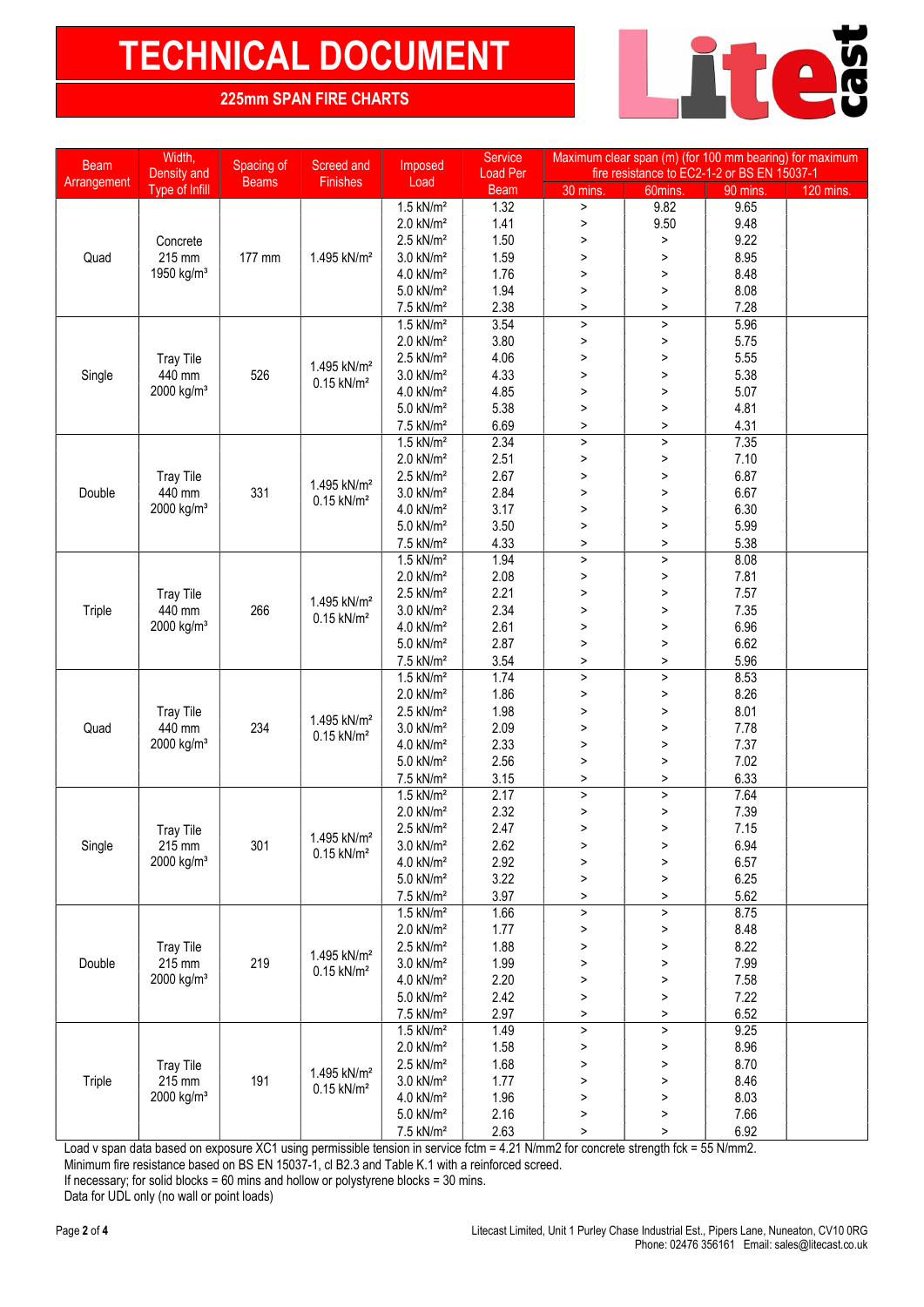# TECHNICAL DOCUMENT NEWS AND THE CHARTS

### 225mm SPAN FIRE CHARTS

| <b>Beam</b><br>Arrangement | Width,<br>Density and            | Spacing of<br><b>Beams</b> | Screed and<br>Finishes   | Imposed<br>Load                                    | <b>Service</b><br><b>Load Per</b> | Maximum clear span (m) (for 100 mm bearing) for maximum<br>fire resistance to EC2-1-2 or BS EN 15037-1 |         |                                                                  |           |
|----------------------------|----------------------------------|----------------------------|--------------------------|----------------------------------------------------|-----------------------------------|--------------------------------------------------------------------------------------------------------|---------|------------------------------------------------------------------|-----------|
|                            | Type of Infill                   |                            |                          |                                                    | <b>Beam</b>                       | 30 mins.                                                                                               | 60mins. |                                                                  | 120 mins. |
|                            |                                  |                            |                          | $1.5$ kN/m <sup>2</sup>                            | 1.40                              | $\,$                                                                                                   | $\,$    |                                                                  |           |
|                            |                                  |                            |                          | $2.0$ kN/m <sup>2</sup>                            | 1.49                              | $\, >$                                                                                                 | $\,$    |                                                                  |           |
|                            | <b>Tray Tile</b>                 |                            | 1.495 kN/m <sup>2</sup>  | $2.5$ kN/m <sup>2</sup>                            | 1.58                              | $\,>\,$                                                                                                | $\,$    |                                                                  |           |
| Quad                       | 215 mm                           | 177                        | $0.15$ kN/m <sup>2</sup> | 3.0 kN/m <sup>2</sup>                              | 1.67                              | $\, > \,$                                                                                              | >       |                                                                  |           |
|                            | 2000 kg/m <sup>3</sup>           |                            |                          | 4.0 kN/m <sup>2</sup>                              | 1.84                              | $\, >$                                                                                                 | $\, >$  |                                                                  |           |
|                            |                                  |                            |                          | 5.0 kN/m <sup>2</sup>                              | 2.02                              | $\, >$                                                                                                 | $\,$    |                                                                  |           |
|                            |                                  |                            |                          | 7.5 kN/m <sup>2</sup>                              | 2.47                              | $\mathbf{L}$                                                                                           | $\,>\,$ |                                                                  |           |
|                            |                                  |                            |                          | $1.5$ kN/m <sup>2</sup>                            | 2.70                              | 6.83                                                                                                   |         |                                                                  |           |
|                            |                                  |                            |                          | $2.0$ kN/ $m2$                                     | 3.01                              | 6.46                                                                                                   |         |                                                                  |           |
|                            | EPS Infill                       |                            |                          | $2.5$ kN/m <sup>2</sup>                            | 3.33                              | 6.15                                                                                                   |         |                                                                  |           |
| Single                     | 540 mm                           | 626                        | 1.725 kN/m <sup>2</sup>  | 3.0 kN/m <sup>2</sup>                              | 3.64                              | 5.87                                                                                                   |         |                                                                  |           |
|                            | $20$ kg/m <sup>3</sup>           |                            |                          | $4.0$ kN/ $m2$                                     | 4.27                              | 5.42                                                                                                   |         |                                                                  |           |
|                            |                                  |                            |                          | 5.0 kN/m <sup>2</sup>                              | 4.89                              | 5.05                                                                                                   |         |                                                                  |           |
|                            |                                  |                            |                          | 7.5 kN/m <sup>2</sup>                              | 6.46                              | 4.39                                                                                                   |         | 90 mins.<br>9.53<br>9.24<br>8.97<br>8.73<br>8.29<br>7.92<br>7.16 |           |
|                            |                                  |                            |                          | $1.5$ kN/m <sup>2</sup>                            | 1.87                              | 8.23                                                                                                   |         |                                                                  |           |
|                            |                                  |                            |                          | 2.0 kN/m <sup>2</sup>                              | 2.06                              | 7.84                                                                                                   |         |                                                                  |           |
|                            | EPS Infill                       |                            |                          | $2.5$ kN/m <sup>2</sup>                            | 2.25                              | 7.49                                                                                                   |         |                                                                  |           |
| Double                     | 540 mm                           | 381                        | 1.725 kN/m <sup>2</sup>  | $3.0$ kN/ $m2$                                     | 2.44                              | 7.19                                                                                                   |         |                                                                  |           |
|                            | $20$ kg/m <sup>3</sup>           |                            |                          | $4.0$ kN/ $m2$                                     | 2.82                              | 6.68                                                                                                   |         |                                                                  |           |
|                            |                                  |                            |                          | 5.0 kN/m <sup>2</sup>                              | 3.21                              | 6.27                                                                                                   |         |                                                                  |           |
|                            |                                  |                            |                          | 7.5 kN/m <sup>2</sup>                              | 4.16                              | 5.49                                                                                                   |         |                                                                  |           |
|                            |                                  |                            |                          | $1.5$ kN/m <sup>2</sup>                            | 1.59                              | 8.93                                                                                                   |         |                                                                  |           |
|                            |                                  |                            |                          | $2.0$ kN/m <sup>2</sup>                            | 1.74                              | 8.53                                                                                                   |         |                                                                  |           |
|                            | <b>EPS Infill</b>                |                            |                          | $2.5$ kN/ $m2$                                     | 1.89                              | 8.18                                                                                                   |         |                                                                  |           |
| Triple                     | 540 mm                           | 299                        | 1.725 kN/m <sup>2</sup>  | $3.0$ kN/ $m2$                                     | 2.04                              | 7.87                                                                                                   |         |                                                                  |           |
|                            |                                  |                            |                          | $4.0$ kN/ $m2$                                     | 2.34                              | 7.35                                                                                                   |         |                                                                  |           |
|                            | $20$ kg/m <sup>3</sup>           |                            |                          | 5.0 kN/m <sup>2</sup>                              | 2.64                              | 6.91                                                                                                   |         |                                                                  |           |
|                            |                                  |                            |                          | 7.5 kN/m <sup>2</sup>                              | 3.39                              | 6.09                                                                                                   |         |                                                                  |           |
|                            |                                  |                            |                          | $1.5$ kN/m <sup>2</sup>                            | 1.46                              | 9.34                                                                                                   |         |                                                                  |           |
|                            |                                  |                            |                          | $2.0$ kN/ $m2$                                     | 1.59                              | 8.95                                                                                                   |         |                                                                  |           |
|                            | EPS Infill                       |                            |                          | $2.5$ kN/m <sup>2</sup>                            | 1.71                              | 8.60                                                                                                   |         |                                                                  |           |
| Quad                       | 540 mm<br>$20$ kg/m <sup>3</sup> | 259                        | 1.725 kN/m <sup>2</sup>  | 3.0 kN/m <sup>2</sup>                              | 1.84                              | 8.29                                                                                                   |         |                                                                  |           |
|                            |                                  |                            |                          | $4.0$ kN/ $m2$                                     | 2.10                              | 7.76                                                                                                   |         |                                                                  |           |
|                            |                                  |                            |                          | 5.0 kN/m <sup>2</sup>                              | 2.36                              | 7.32                                                                                                   |         |                                                                  |           |
|                            |                                  |                            |                          | $7.5$ kN/m <sup>2</sup><br>$1.5$ kN/m <sup>2</sup> | 3.01<br>1.79                      | 6.47<br>8.42                                                                                           |         |                                                                  |           |
|                            |                                  |                            |                          | $2.0$ kN/m <sup>2</sup>                            | 1.97                              | 8.02                                                                                                   |         |                                                                  |           |
|                            |                                  |                            |                          | $2.5$ kN/m <sup>2</sup>                            | 2.15                              | 7.68                                                                                                   |         |                                                                  |           |
|                            | EPS Infill<br>270 mm             | 356                        | 1.725 kN/m <sup>2</sup>  | 3.0 kN/m <sup>2</sup>                              | 2.32                              | 7.38                                                                                                   |         |                                                                  |           |
| Single                     | $20$ kg/m <sup>3</sup>           |                            |                          | 4.0 kN/m <sup>2</sup>                              | 2.68                              | 6.86                                                                                                   |         |                                                                  |           |
|                            |                                  |                            |                          | 5.0 kN/m <sup>2</sup>                              | 3.04                              | 6.44                                                                                                   |         |                                                                  |           |
|                            |                                  |                            |                          | 7.5 kN/m <sup>2</sup>                              | 3.93                              | 5.65                                                                                                   |         |                                                                  |           |
|                            |                                  |                            |                          | $1.5$ kN/m <sup>2</sup>                            | 1.42                              | 9.48                                                                                                   |         |                                                                  |           |
|                            |                                  |                            |                          | $2.0$ kN/m <sup>2</sup>                            | 1.54                              | 9.09                                                                                                   |         |                                                                  |           |
|                            | EPS Infill                       |                            |                          | $2.5$ kN/m <sup>2</sup>                            | 1.66                              | 8.74                                                                                                   |         |                                                                  |           |
| Double                     | 270 mm                           | 246                        | 1.725 kN/m <sup>2</sup>  | 3.0 kN/m <sup>2</sup>                              | 1.79                              | 8.43                                                                                                   |         |                                                                  |           |
|                            | $20$ kg/m <sup>3</sup>           |                            |                          | 4.0 kN/m <sup>2</sup>                              | 2.03                              | 7.90                                                                                                   |         |                                                                  |           |
|                            |                                  |                            |                          | 5.0 kN/m <sup>2</sup>                              | 2.28                              | 7.45                                                                                                   |         |                                                                  |           |
|                            |                                  |                            |                          | 7.5 kN/m <sup>2</sup>                              | 2.89                              | 6.60                                                                                                   |         |                                                                  |           |
|                            |                                  |                            |                          | $1.5$ kN/m <sup>2</sup>                            | 1.29                              | 9.93                                                                                                   |         |                                                                  |           |
|                            |                                  |                            |                          | 2.0 kN/m <sup>2</sup>                              | 1.40                              | 9.55                                                                                                   |         |                                                                  |           |
|                            | EPS Infill                       |                            |                          | $2.5$ kN/m <sup>2</sup>                            | 1.50                              | 9.21                                                                                                   |         |                                                                  |           |
| Triple                     | 270 mm                           | 209                        | 1.725 kN/m <sup>2</sup>  | 3.0 kN/m <sup>2</sup>                              | 1.61                              | 8.90                                                                                                   |         |                                                                  |           |
|                            | $20$ kg/m <sup>3</sup>           |                            |                          | 4.0 kN/m <sup>2</sup>                              | 1.81                              | 8.36                                                                                                   |         |                                                                  |           |
|                            |                                  |                            |                          | 5.0 kN/m <sup>2</sup>                              | 2.02                              | 7.91                                                                                                   |         |                                                                  |           |
|                            |                                  |                            |                          | 7.5 kN/m <sup>2</sup>                              | 2.55                              | 7.04                                                                                                   |         |                                                                  |           |

Load v span data based on exposure XC1 using permissible tension in service fctm = 4.21 N/mm2 for concrete strength fck = 55 N/mm2.

Minimum fire resistance based on BS EN 15037-1, cl B2.3 and Table K.1 with a reinforced screed.

Data for UDL only (no wall or point loads)

If necessary; for solid blocks =  $60$  mins and hollow or polystyrene blocks =  $30$  mins.